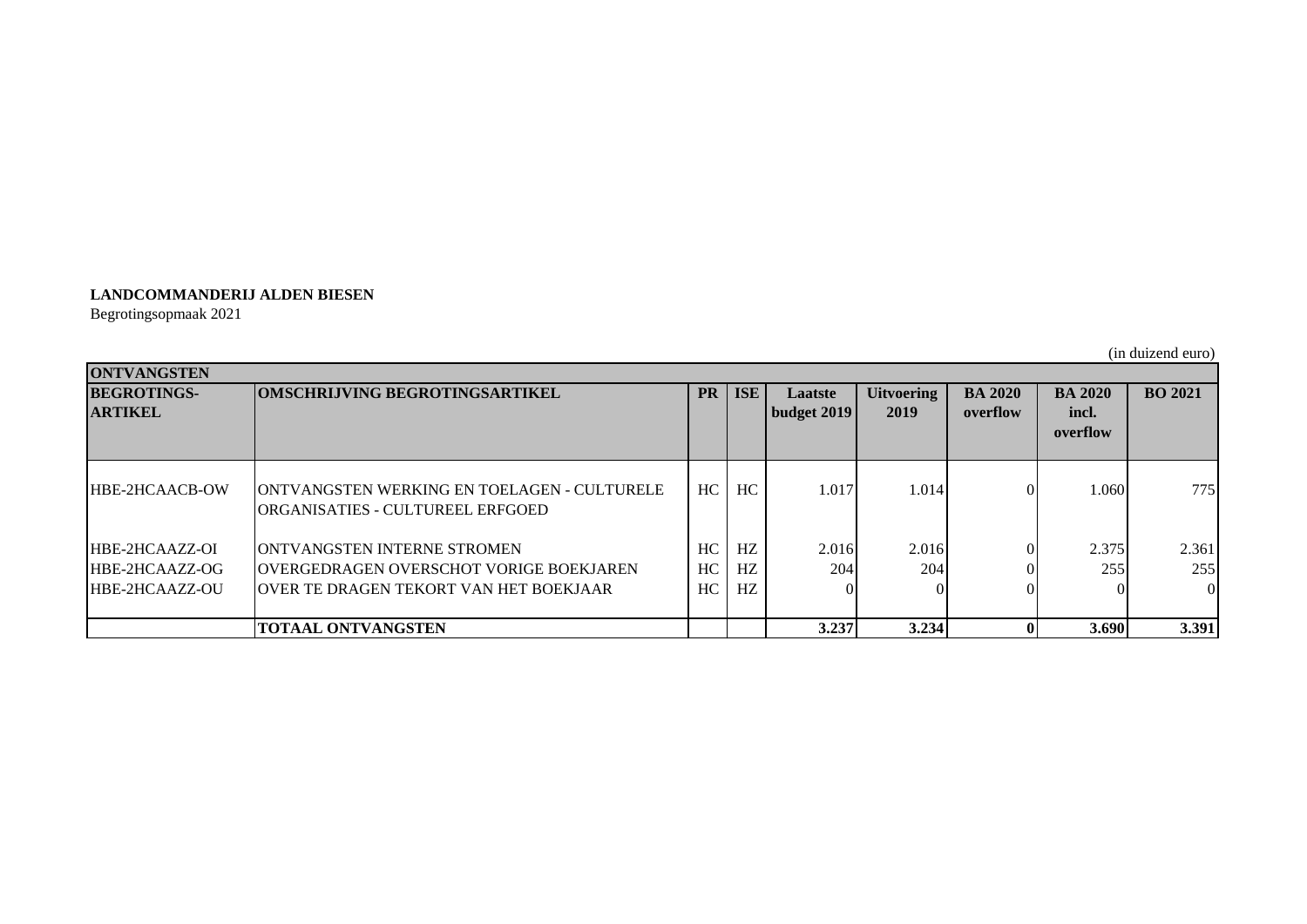| <b>UITGAVEN</b>    |                                                       |    |          |                            |            |                 |            |                         |            |                               |            |                |            |
|--------------------|-------------------------------------------------------|----|----------|----------------------------|------------|-----------------|------------|-------------------------|------------|-------------------------------|------------|----------------|------------|
| <b>BEGROTINGS-</b> | <b>OMSCHRIJVING BEGROTINGSARTIKEL</b>                 |    | PR   ISE | <b>Laatste budget 2019</b> |            | Uitvoering 2019 |            | <b>BA 2020 overflow</b> |            | <b>BA 2020 incl. overflow</b> |            | <b>BO 2021</b> |            |
| <b>ARTIKEL</b>     |                                                       |    |          |                            |            |                 |            |                         |            |                               |            |                |            |
|                    |                                                       |    |          | <b>VAK</b>                 | <b>VEK</b> | <b>VAK</b>      | <b>VEK</b> | <b>VAK</b>              | <b>VEK</b> | <b>VAK</b>                    | <b>VEK</b> | <b>VAK</b>     | <b>VEK</b> |
|                    |                                                       |    |          |                            |            |                 |            |                         |            |                               |            |                |            |
| HBE-3HCA2CB-LO     | ILONEN - CULTURELE ORGANISATIES - CULTUREEL           | HC | HC       | 1.965                      | 1.965      | 1.910           | 1.910      |                         |            | 2.060                         | 2.060      | 2.023          | 2.023      |
|                    | <b>ERFGOED</b>                                        |    |          |                            |            |                 |            |                         |            |                               |            |                |            |
| HBE-3HCA2CB-WT     | <b>WERKING EN TOELAGEN - CULTURELE ORGANISATIES -</b> | HC | HC       | 1.068                      | 1.068      | 1.058           | 1.068      |                         |            | 1.375                         | 1.375      | 1.113          | 1.113      |
|                    | <b>ICULTUREEL ERFGOED</b>                             |    |          |                            |            |                 |            |                         |            |                               |            |                |            |
| HBE-3HCA2ZZ-RE     | <b>RESERVES</b>                                       | HC | HZ       |                            |            |                 |            |                         |            |                               |            |                |            |
| HBE-3HCA2ZZ-OH     | IOVERGEDRAGEN TEKORT VORIGE BOEKJAREN                 | HC | HZ       |                            |            |                 |            |                         |            |                               |            |                |            |
| HBE-3HCA2ZZ-OV     | IOVER TE DRAGEN OVERSCHOT VAN HET BOEKJAAR            | HC | HZ       |                            | 204        |                 | 255        |                         |            |                               | 255        |                | 255        |
|                    |                                                       |    |          |                            |            |                 |            |                         |            |                               |            |                |            |
|                    | <b>TOTAAL UITGAVEN</b>                                |    |          | 3.033                      | 3.237      | 2.968           | 3.233      |                         |            | 3.435                         | 3.690      | 3.136          | 3.391      |

(in duizend euro)